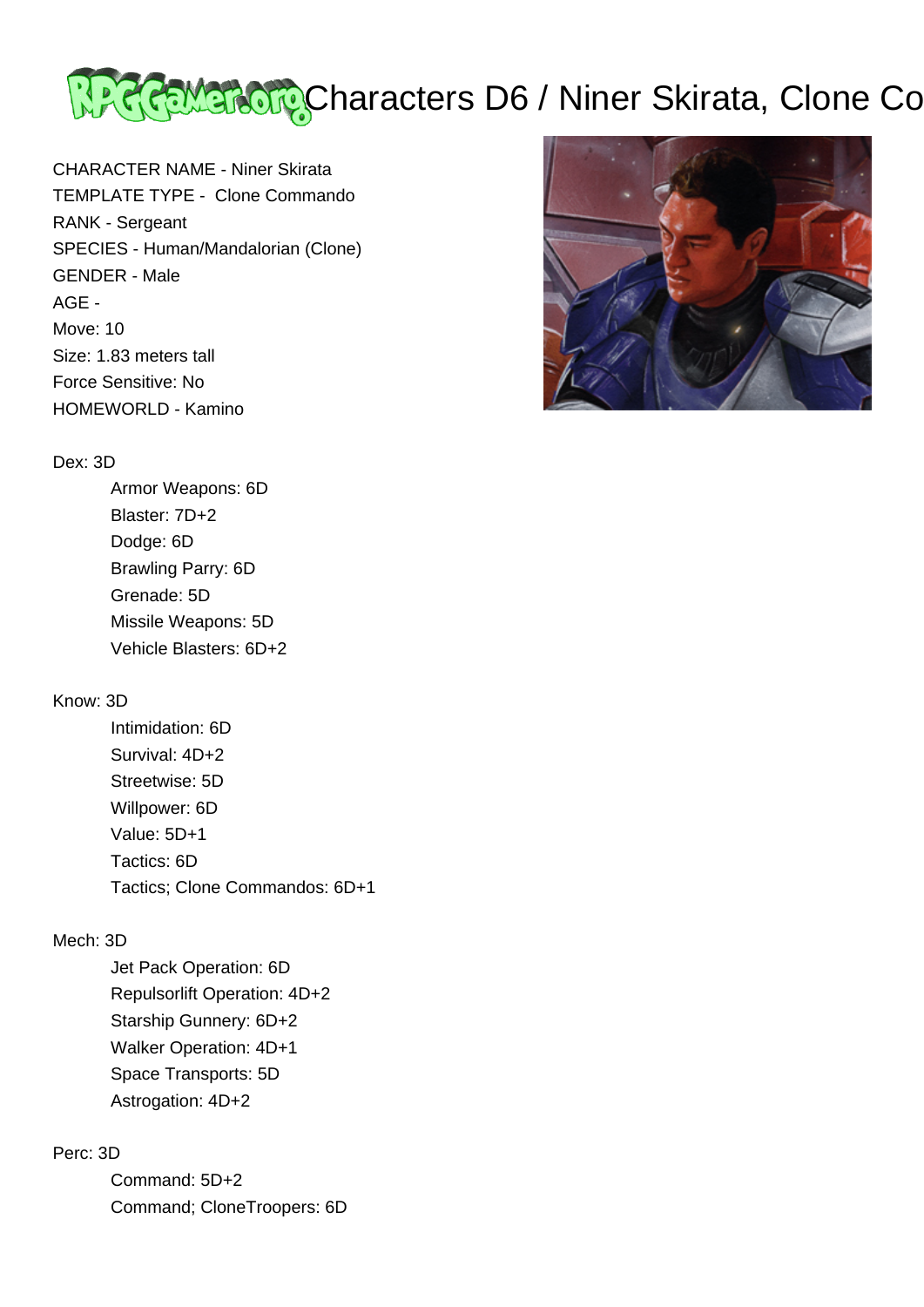Command: CloneCommandos 6D+1 Hide: 5D+2 Search: 7D Sneak: 5D+1 Investigation: 6D+2

## Str: 3D

 Brawling: 6D Climbing/Jumping: 6D+2 Stamina: 6D Swimming: 5D+2 Lifting: 5D+1

# Tech: 3D

 Armor Repair: 5D Blaster Repair: 5D+1 Computer Programming/Repair: 6D Demolitions: 6D First Aid: 4D First Aid; Clone Commandos: 6D Security: 7D First Aid: 6D First Aid; Clone Commandos: 5D+2

Equipment: BlasTech DC-17m Blaster Rifle (5D+2) DC-15s Blaster Pistol 5D Accelerated Charged Particle Repeater Gun 6D

Katarn Class Armour (+2D+2 Physical, +1D+2 Energy, -0D+2 Dexterity)

Charcter Bio - Niner Skirata?also known as RC-1309 and IC-1309?was a clone of the bounty hunter Jango Fett, created on Kamino to serve in the Grand Army of the Republic. Niner was trained as a clone commando by the Mandalorian Cuy'val Dar training sergeant, Kal Skirata, a man he would come to love and respect like a father. When war broke out on Geonosis between the Galactic Republic and the Confederacy of Independent Systems, Niner led the men of Lambda Squad in the opening battle of the Clone Wars. Following the Battle of Geonosis, Niner would be the only member of his squad to survive and would later join with three other lone squad survivors to form Omega Squad, whom he would serve with throughout the war.

The next place he saw action in was when his squad was sent to Qiilura to destroy a biohazard facility and capture the Confederate scientist Ovolot Qail Uthan. When the squad evacuated the planet with their hostage, he personally faced off against Ghez Hokan. By feigning injury, it was a plan to have Hokan